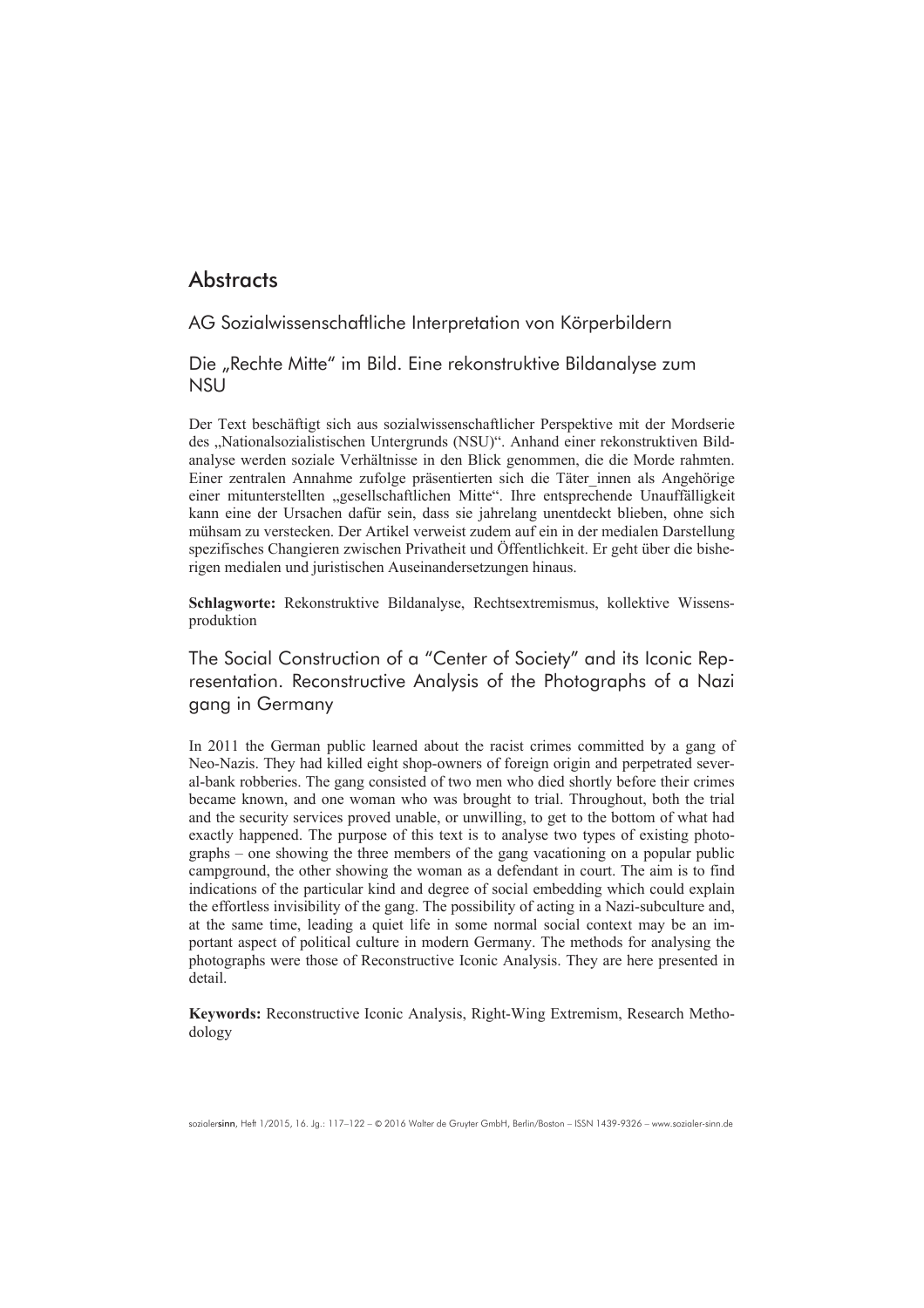#### 118 sozialersinn 16 (2015): 117–122

**Anschrift der Verfasser:** Der Text ist ein Gemeinschaftsprodukt der AG Sozialwissenschaftliche Interpretation von Körperbildern, die sich seit Anfang 2012 in monatlichen Abständen trifft und methodologische Grundlagen der Analyse von Bildern diskutiert. Den Artikel mitverfasst haben Anna Carnap, Claudia Dreke, Maria Gall, Heike Kanter, Axel Philipps, Erhard Stölting, Kevin Stützel und Gabriele Wopfner.

## Marija Stanisavljevic

# Gestörte Sehordnung. Ästhetische Dimensionen der Protestkommunikation

Das Interesse des folgenden Beitrags gilt der Schnittstelle zwischen Ästhetik, Protestkommunikation und dem sozialen System der Massenmedien. Der Fokus liegt dabei auf der ästhetischen Praxis als Vehikel politischer Protestkommunikation. Der sequenzanalytischen Interpretation des Videos "A Punk Prayer" der russischen Punkband und Performancegruppe Pussy Riot werden theoretische Erläuterungen zu den Massenmedien und der Kunst bzw. der Ästhetik vorangestellt, welche hauptsächlich in dem theoretischen Fundus der Systemtheorie sowie der Wissenssoziologie gründen. Die anschließende Datenanalyse zeigt, wie eine politische Aktion mittels ästhetischer Irritationen die massenmedial tradierte visuelle Kultur zu stören und folglich opponierende politische Ordnung aufzuzeigen vermag.

**Schlagworte**: Videoanalyse, Sequenzanalyse, Protestkommunikation, Ästhetik, Krise und Routine, Massenmedien, Symbole, Pussy Riot

## Deranged visual Order – Aesthetics of Protest and Mass Media

In this contribution, I would like to discuss the correlation between specific forms of presentation used by mass media and the impact of art and aesthetics on mass media communication. In particular, I would like to focus on the artistic praxis as a vehicle of political action and try to explain how an artistic expression can cope with mass media routines. Then, by coping with specified forms of professional staging in mass media, art can visualize parts of the political, the cultural or the everyday life sphere, which normally do not receive any broadcasting time. Using "A Punk Prayer"-Video by the Russian punk band and performance group Pussy Riot as an analytical outset and sequential analysis as a methodical approach, I would like to show how a political performance could demonstrate an oppositional political and visual order.

**Keywords**: Video and Sequential Analysis, Protest, Aesthetics, Communication, Crisis and Routine, Mass Media, Symbols, Pussy Riot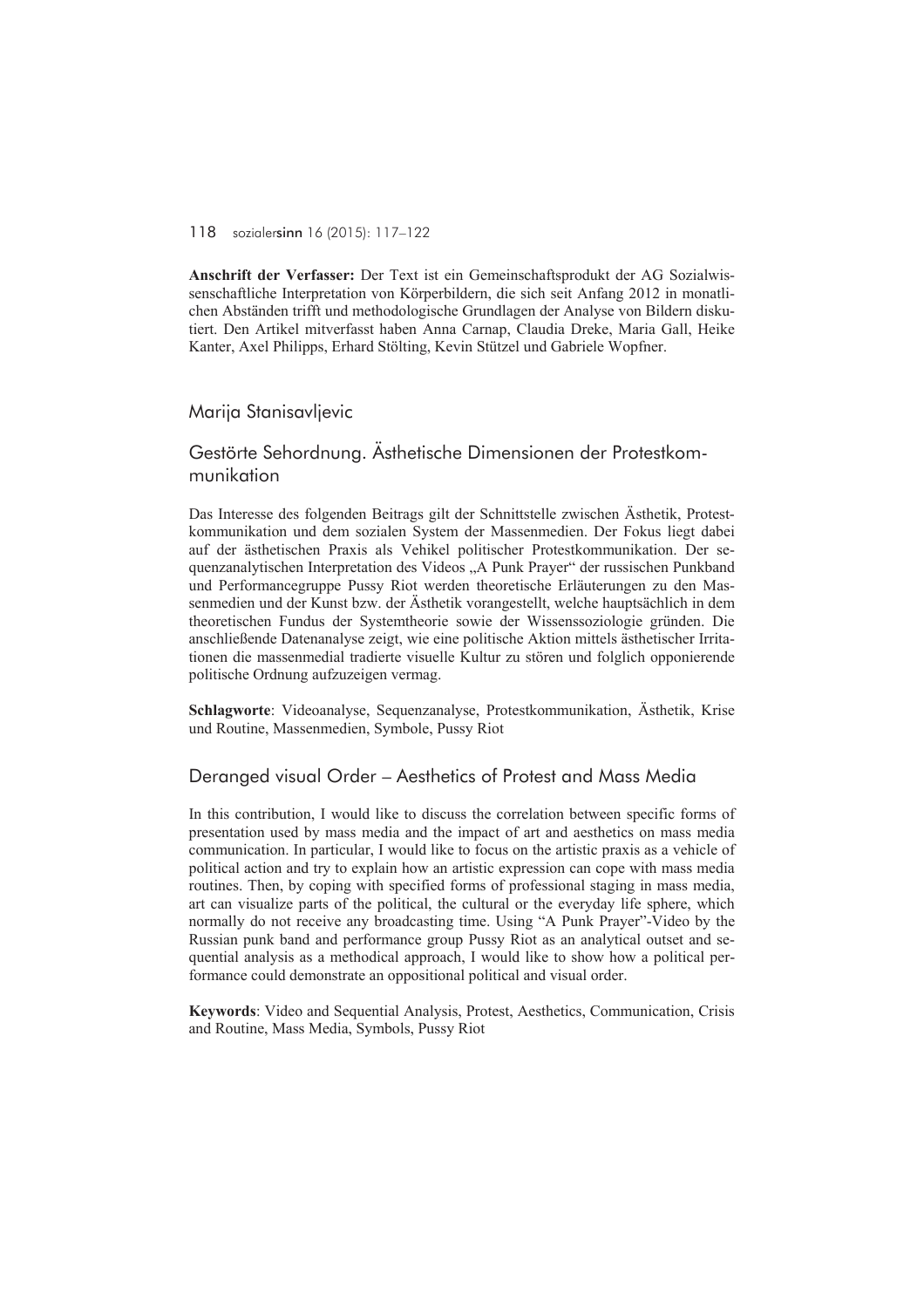**Anschrift der Verfasserin**: Marija Stanisavljevic, Universität Koblenz-Landau, Campus Landau, Abteilung Soziologie, Fortstraße 7, 76829 Landau; stanisavljevic@uni-landau.de

## Robert Schäfer

## Die gegensätzlichen Gegensätze touristischer Traumbilder

Eine kultursoziologische Analyse touristischer Praktiken und Institutionen kann ansetzen bei der Unterscheidung zwischen Alltag und Außeralltäglichem. Das touristische Reisen lässt sich definieren als müßige Konfrontation mit Fremden und gleicht strukturell der ästhetischen Erfahrung. Diese Nähe zum Ästhetischen zeigt sich darin, dass für die Tourismustheorie wie für die touristische Praxis selbst die Authentizität das zentrale Konzept darstellt. Der Authentizitätsbegriff wird bestimmt als semantisches Gravitationszentrum des kulturellen Deutungsmusters der Romantik, welches für den Tourismus die ideelle Grundlage abgibt. Weil die Romantik ein genuin kritisches Projekt ist, gerichtet gegen die Strukturprobleme der modernen Gesellschaft, lässt sich auch der Tourismus als praktisch vollzogene Kulturkritik auffassen. Der alltäglichen Wirklichkeit stellt er fiktionale Realitäten und Traumbilder entgegen. Diese Realitätsalterationen, das zeigen drei exemplarische Bildanalysen, entspringen der Vorstellungswelt der Romantik und sind zu verstehen als Variationen über das Authentische. Die Werbebilder setzen bei der Inszenierung des Authentischen den Akzent auf das Erhabene altehrwürdiger Hochkulturen, der vermeintlich natürlichen Einfachheit der Lebensweise afrikanischer Hirtennomaden und der zivilisatorisch unberührten Natürlichkeit einsamer Strände. Es entfaltet sich so eine Struktur gegensätzlicher Gegensätze und das Außeralltägliche wird als Authentisches inszeniert in idealtypisch romantischer Manier als das Andere der Moderne.

**Schlagworte:** Tourismus, Authentizität, Außeralltäglichkeit, Ästhetische Erfahrung, Romantik, Bildanalyse

## The opposed oppositions of touristic dream visions

For the analysis of touristic practices and institutions, cultural sociology can refer to the distinction between the ordinary and the extra-ordinary. Touristic travelling can be defined as leisured confrontation with strangeness, similar to the structure of aesthetic experience. As for the aesthetic, for both tourism theory and touristic practice, the central concept is authenticity. It is the semantic center of the romantic meaning pattern, which provides the ideal basic for modern tourism. Like romanticism, tourism is characterized as a modern critique of modernity itself. It contrasts the ordinary routines of everyday-life with dream visions of a fictional reality that – as the exemplary casestudies show – stem from the romantic world view. The focus lies on the authentic as the sublime of venerable antique cultures, the pretended naturalness of African nomads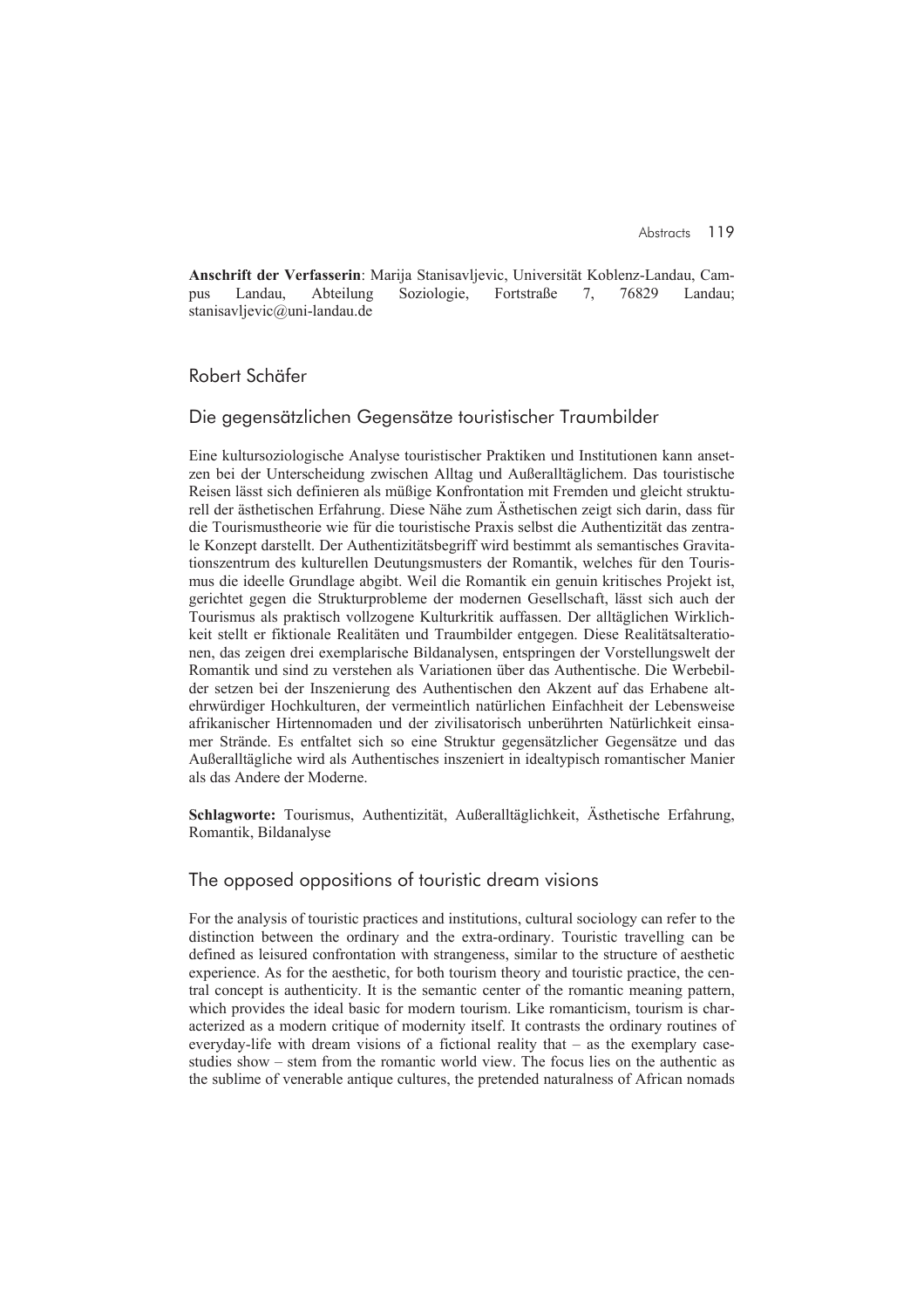#### 120 sozialersinn 16 (2015): 117–122

and the pure virginity of lonely beaches. The pictures show different contrasts to the reality of modern life and so exhibit a structure of opposed oppositions **Keywords:** tourism, authenticity, extra-ordinariness, aesthetic experience, romanti-

cism, visual analysis

**Anschrift des Verfassers:** Dr. Robert Schäfer, Universität Fribourg, Studienbereich Soziologie, Sozialpolitik und Sozialarbeit, Route des Bonnesfontaines 11, CH-1700 Freiburg; robert.schaefer@unifr.ch

#### Thomas Loer

## Forschungsnotiz zum Begriff der Ausdrucksgestalt

Der Aufsatz stellt Überlegungen aus der Forschungswerkstatt dar und versucht, über den Begriff der Ausdrucksgestalt Klarheit zu erlangen. Ausgehend von einer Darlegung Ferdinand Zehentreiters wird die Begrifflichkeit um Ausdrucksgestalt, Text und Protokoll einer genaueren Betrachtung unterzogen. Dabei wird die von Ulrich Oevermann visierte Fassung des Begriffs verteidigt, da diese Subjektivität noch im scheinbar heterogensten Handeln im Werke erkennt und eine Reduktion von Subjektivität auf das Subjekt als Spontaneitätsinstanz vermeidet.

**Schlagworte**: Ausdrucksgestalt, Image, Konstitutionstheorie, George Herbert Mead, Methodologie, Objektive Hermeneutik, Protokoll, Spontaneität, Subjektivität

## Notes on the concept , form of expression' (Ausdrucksgestalt)

Out of the researcher's studio the author tries to clarify the concept of Ausdrucksgestalt. Starting off from an explanation of the concept by Ferdinand Zehentreiter the conceptualisation of Ausdrucksgestalt, text and protocoll is scrutinised. Thereby the version of the concept eyed by Ulrich Oevermann is defended for it allows to see subjectivity at work even in the acting seemingly most heterogeneous. By this subjectivity is kept from being reduced onto an entity of spontaneity.

**Schlagworte**: Ausdrucksgestalt (form of expression), image, George Herbert Mead, methodology, Objective Hermeneutics, protocoll, spontaneity, subjectivity, theory of constitution

**Anschrift des Autors**: Dr. Thomas Loer, Wacholderweg 27, 59192 Bergkamen; thomas.loer@udo.edu